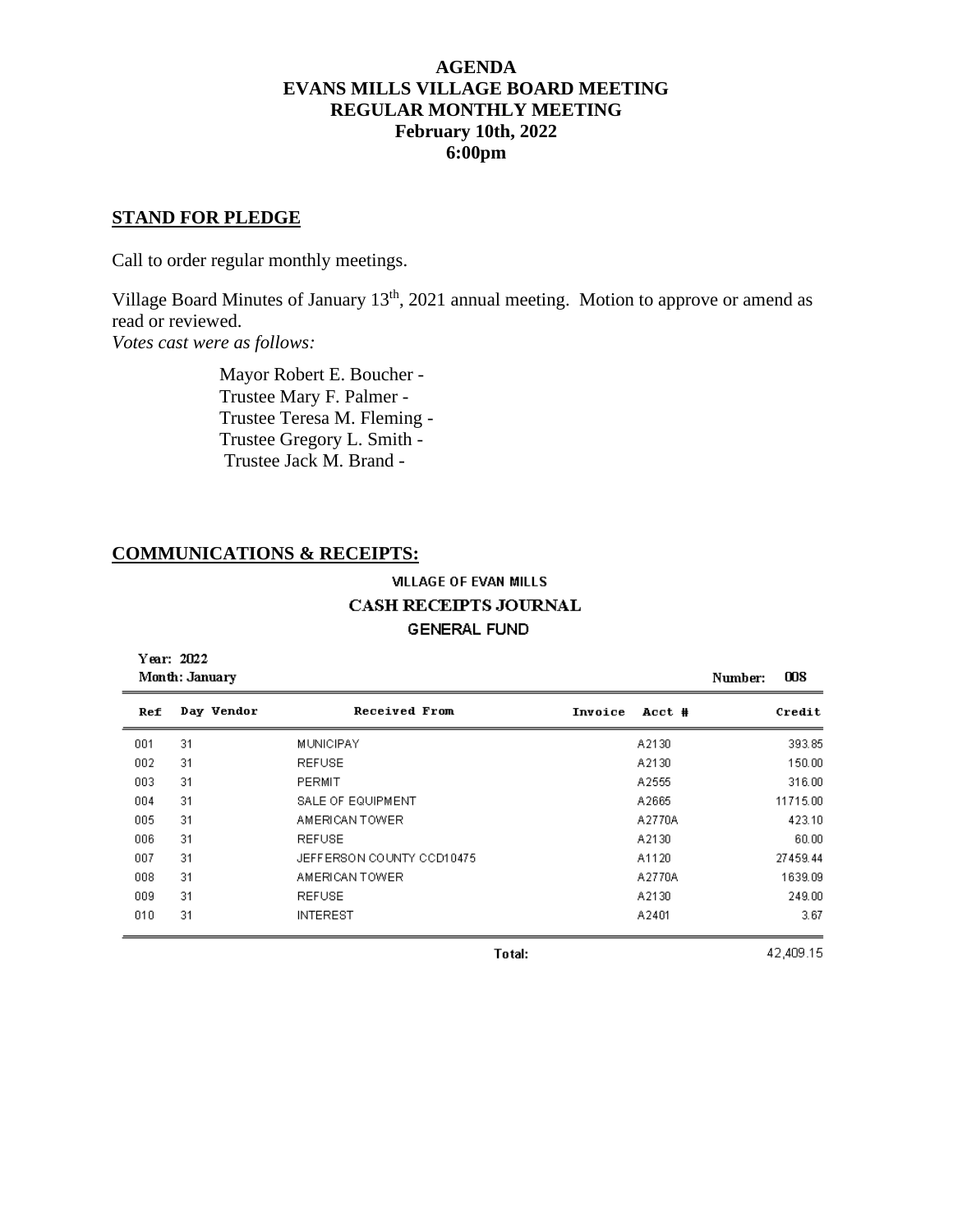# **VILLAGE OF EVAN MILLS CASH RECEIPTS JOURNAL WATER FUND**

| Year: 2022<br>Month: January | 008<br>Number: |                               |                   |         |
|------------------------------|----------------|-------------------------------|-------------------|---------|
| Ref                          | Day Vendor     | <b>Received From</b>          | Invoice<br>Acct # | Credit  |
| 001                          | 31             | WATER RENTS #50               | FX2140            | 5303.05 |
| 002                          | 31             | WATER PENALTIES #50           | FX2148            | 14.99   |
| 003                          | 31             | WATER RENTS #51               | FX2140            | 555.61  |
| 004                          | 31             | <b>WATER RENTS #52&amp;53</b> | FX2140            | 362.97  |
| 005                          | 31             | WATER PENALTIES #51&52        | FX2148            | 27.39   |
| 006                          | 31             | <b>INTEREST</b>               | FX2401            | 1.05    |

Total:

6,265.06

| 01/31/2022 | 0047 | <b>FX201</b>   | <b>WATER &amp; TOWER DEBT</b> | JANUARY H20 DEBT RECIEP                         | 2491.09 |         |
|------------|------|----------------|-------------------------------|-------------------------------------------------|---------|---------|
| 01/31/2022 | 0048 | <b>FX2140A</b> |                               | WATER TOWER DEBT RECEI JANUARY H20 DEBT RECIEP  |         | 2491.09 |
| 01/31/2022 | 0049 | <b>FX201</b>   | <b>WATER &amp; TOWER DEBT</b> | JANUARY H20 DEBT PENAL1                         | 8.21    |         |
| 01/31/2022 | 0050 | <b>FX2148A</b> |                               | PENALTIES - WATER TOWEI JANUARY H20 DEBT PENAL1 |         | 8.21    |
| 01/31/2022 | 0051 | <b>FX201</b>   | <b>WATER &amp; TOWER DEBT</b> | JANUARY H20 DEBT RECIEP                         | 235.75  |         |
| 01/31/2022 | 0052 | <b>FX2140A</b> |                               | WATER TOWER DEBT RECEI JANUARY H20 DEBT RECIEP  |         | 235.75  |
| 01/31/2022 | 0053 | <b>FX201</b>   | <b>WATER &amp; TOWER DEBT</b> | JANUARY H20 DEBT RECIEP                         | 158.58  |         |
| 01/31/2022 | 0054 | <b>FX2140A</b> |                               | WATER TOWER DEBT RECEILJANUARY H20 DEBT RECIEP  |         | 158.58  |
| 01/31/2022 | 0055 | <b>FX201</b>   | <b>WATER &amp; TOWER DEBT</b> | JANUARY H20 DEBT PENALI                         | 13.36   |         |
| 01/31/2022 | 0056 | <b>FX2148A</b> |                               | PENALTIES - WATER TOWER JANUARY H20 DEBT PENAL1 |         | 13.36   |
| 01/31/2022 | 0057 | <b>FX201</b>   | <b>WATER &amp; TOWER DEBT</b> | JANUARY H20 DEBT INTERE                         | 0.41    |         |
| 01/31/2022 | 0058 | FX2401         | <b>INTEREST</b>               | JANUARY H20 DEBT INTERE                         |         | 0.41    |

**\$2,907.40**

# **VILLAGE OF EVAN MILLS** CASH RECEIPTS JOURNAL **SEWER FUND**

| Year: 2022<br>Month: January |            |                        |                   |  | 008     |
|------------------------------|------------|------------------------|-------------------|--|---------|
| Ref                          | Day Vendor | Received From          | Invoice<br>Acct # |  | Credit  |
| 001                          | 31         | SEWER RECEIPTS #50     | G2120             |  | 9236.90 |
| 002                          | 31         | SEWER PENALTIES #50    | G2128             |  | 15.00   |
| 003                          | 31         | SEWER RENTS #51        | G2120             |  | 581.25  |
| 004                          | 31         | SEWER RENTS #52        | G2120             |  | 483.00  |
| 005                          | 31         | <b>SEWER PENALTIES</b> | G2128             |  | 15.00   |
| 006                          | 31         | <b>INTEREST</b>        | G2401             |  | 0.97    |

Total:

10,332.12

# **VILLAGE TOTAL: \$ 51,581.61**

## **LIBRARY TOTAL: \$ 0.72**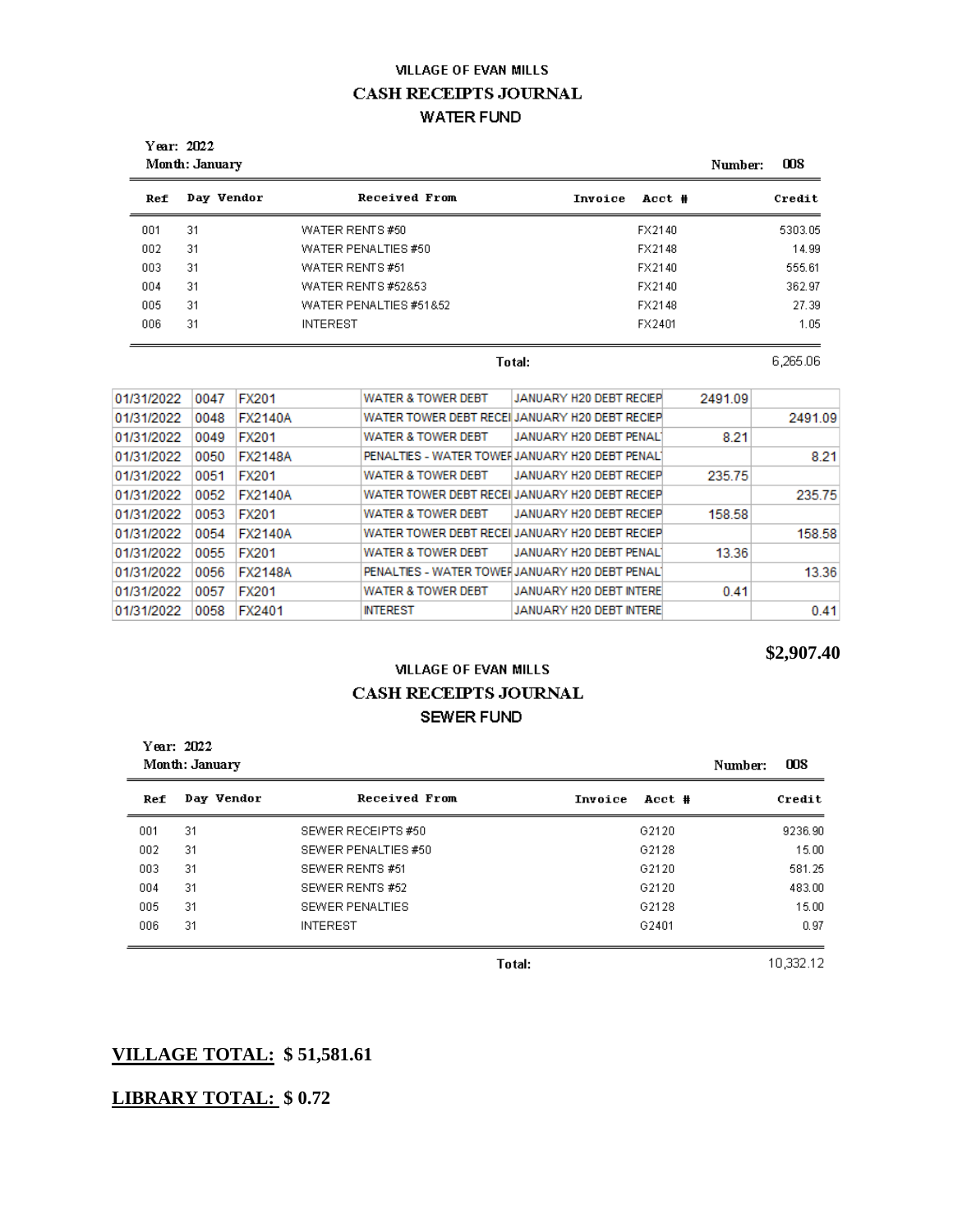### **BUSINESS - AUDITED VOUCHERS:**

**GENERAL FUND:** A motion to pay bills on audited s Abstract #9, claims #166-, totaling \$.

*Votes cast were as follows:*

Mayor Robert E. Boucher - Trustee Mary F. Palmer - Trustee Teresa M. Fleming - Trustee Gregory L. Smith – Trustee Jack M. Brand –

**WATER FUND:** A motion to pay bills on audited Abstract #9, claims #66-, totaling \$.

*Votes cast were as follows:*

 Mayor Robert E. Boucher - Trustee Mary F. Palmer - Trustee Teresa M. Fleming - Trustee Gregory L. Smith – Trustee Jack M. Brand –

**SEWER FUND:** A motion to pay bills on audited Abstract #9, claims #51-,

totaling \$.

*Votes cast were as follows:*

Mayor Robert E. Boucher - Trustee Mary F. Palmer - Trustee Teresa M. Fleming - Trustee Gregory L. Smith – Trustee Jack M. Brand –

*\*LIBRARY FUND: Village will submit bills on behalf of the Village Library on audited* Abstract #9*, totaling \$673.91. No votes to be cast.*

#### **CODE ENFORCMENT UPDATE:**

### **POLICE UPDATE:**

#### **UPDATE FROM DPW SUPERINTENDENT:**

#### **RESIDENTS:**

#### **PUBLIC HEARING - BOND RESOLUTION WASTEWATER TREAMENT PLANT**

### **PUBLIC HEARING - BOND RESOLUTION WASTEWATER DISINFECTION**